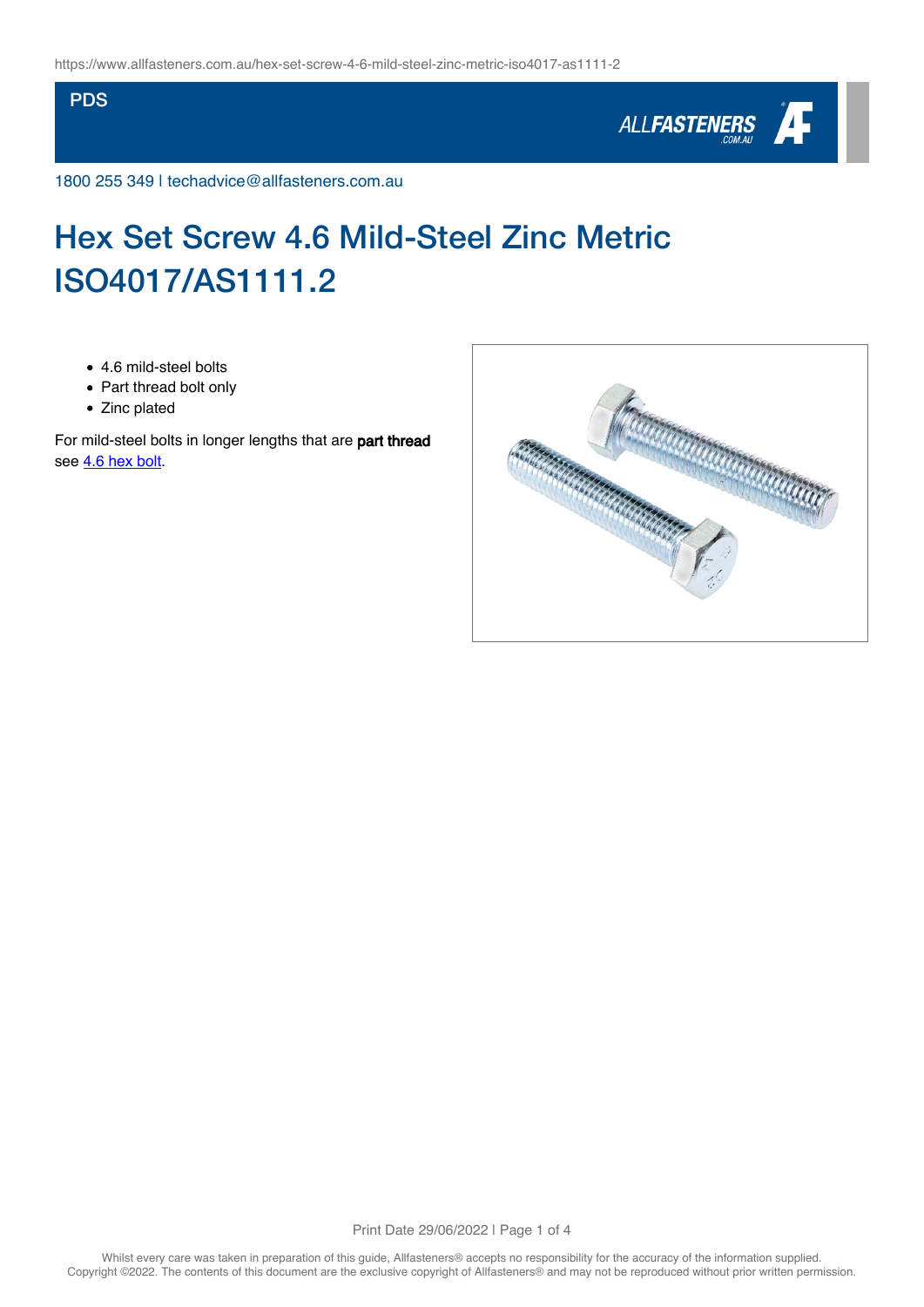## 1800 255 349 | techadvice@allfasteners.com.au

# PRODUCT LIST

| <b>SKU</b> | Description | Pitch | $A/F$ (mm) | Bx. Qty. | Crt. Qty.                |
|------------|-------------|-------|------------|----------|--------------------------|
| 6SCMZ06010 | M6 x 10mm   |       |            | 200      |                          |
| 6SCMZ06012 | M6 x 12mm   |       |            | 200      |                          |
| 6SCMZ06016 | M6 x 16mm   |       |            | 200      |                          |
| 6SCMZ06020 | M6 x 20mm   |       |            | 200      |                          |
| 6SCMZ06025 | M6 x 25mm   |       |            | 200      |                          |
| 6SCMZ06030 | M6 x 30mm   |       |            | 200      |                          |
| 6SCMZ06035 | M6 x 35mm   |       |            | 200      |                          |
| 6SCMZ06040 | M6 x 40mm   |       |            | 200      |                          |
| 6SCMZ06045 | M6 x 45mm   |       |            | 200      |                          |
| 6SCMZ06050 | M6 x 50mm   |       |            | 200      |                          |
| 6SCMZ06065 | M6 x 65mm   |       |            | 150      |                          |
| 6SCMZ06075 | M6 x 75mm   |       |            | 150      | ٠                        |
| 6SCMZ08012 | M8 x 12mm   |       |            | 200      |                          |
| 6SCMZ08016 | M8 x 16mm   |       |            | 200      |                          |
| 6SCMZ08020 | M8 x 20mm   |       |            | 200      |                          |
| 6SCMZ08025 | M8 x 25mm   |       |            | 200      |                          |
| 6SCMZ08030 | M8 x 30mm   |       |            | 200      |                          |
| 6SCMZ08035 | M8 x 35mm   |       |            | 200      |                          |
| 6SCMZ08040 | M8 x 40mm   |       |            | 200      | $\overline{\phantom{a}}$ |
| 6SCMZ08045 | M8 x 45mm   |       |            | 200      |                          |
| 6SCMZ08050 | M8 x 50mm   |       |            | 200      | ٠                        |
| 6SCMZ08065 | M8 x 65mm   |       |            | 150      |                          |
| 6SCMZ08075 | M8 x 75mm   |       |            | 150      |                          |
| 6SCMZ10016 | M10 x 16mm  |       |            | 150      |                          |
| 6SCMZ10020 | M10 x 20mm  |       |            | 150      | -                        |

٦ **The Co**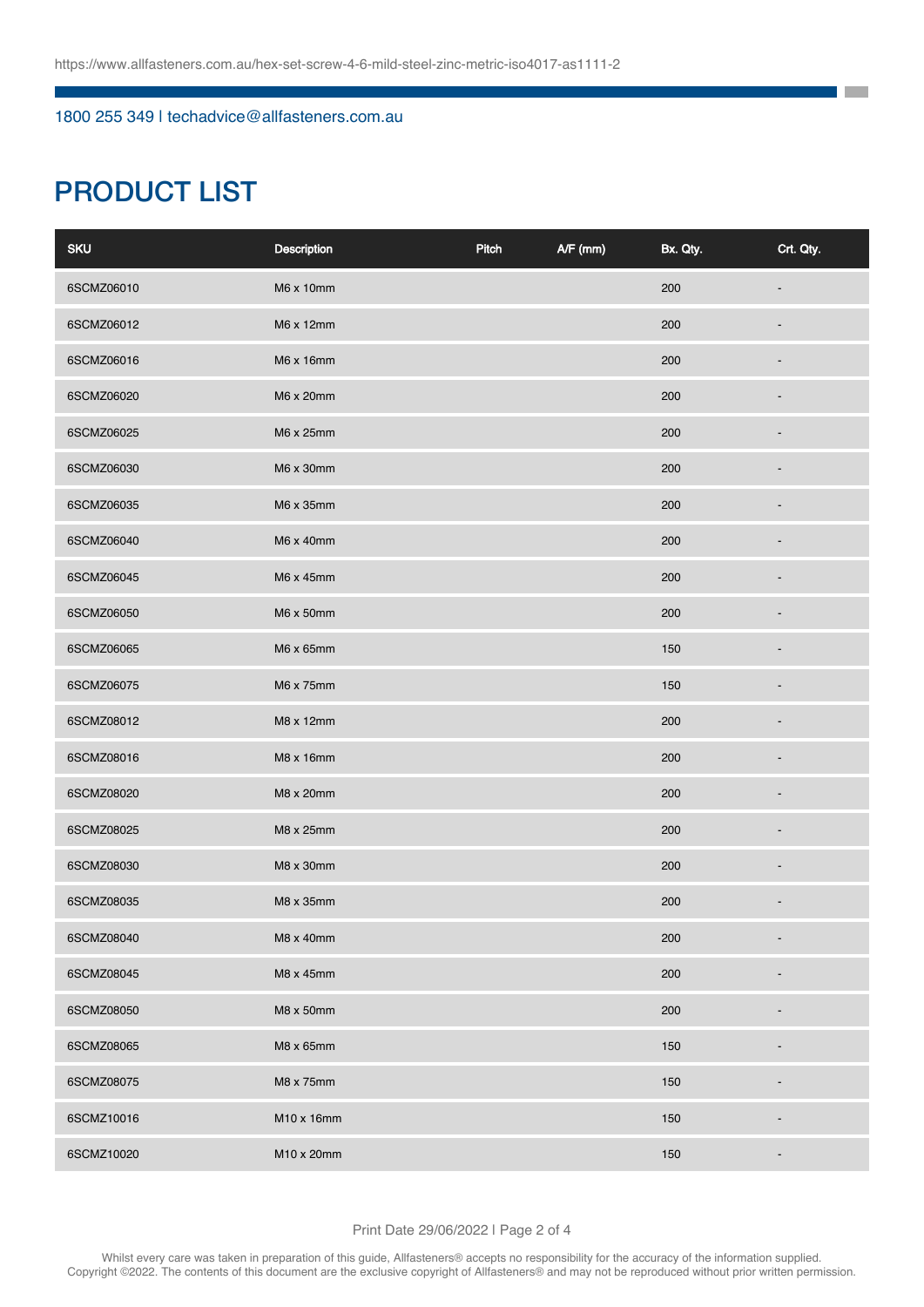## 1800 255 349 | techadvice@allfasteners.com.au

| <b>SKU</b> | <b>Description</b> | Pitch | $A/F$ (mm) | Bx. Qty. | Crt. Qty.                |
|------------|--------------------|-------|------------|----------|--------------------------|
| 6SCMZ10025 | M10 x 25mm         |       |            | 150      |                          |
| 6SCMZ10030 | M10 x 30mm         |       |            | 150      |                          |
| 6SCMZ10035 | M10 x 35mm         |       |            | 150      |                          |
| 6SCMZ10040 | M10 x 40mm         |       |            | 150      |                          |
| 6SCMZ10045 | M10 x 45mm         |       |            | 200      |                          |
| 6SCMZ10050 | M10 x 50mm         |       |            | 75       |                          |
| 6SCMZ10065 | M10 x 65mm         |       |            | 75       |                          |
| 6SCMZ10075 | M10 x 75mm         |       |            | 75       |                          |
| 6SCMZ10100 | M10 x 100mm        |       |            | 50       |                          |
| 6SCMZ12020 | M12 x 20mm         |       |            | 100      |                          |
| 6SCMZ12025 | M12 x 25mm         |       |            | 100      |                          |
| 6SCMZ12030 | M12 x 30mm         |       |            | 100      |                          |
| 6SCMZ12035 | M12 x 35mm         |       |            | 100      |                          |
| 6SCMZ12040 | M12 x 40mm         |       |            | 100      |                          |
| 6SCMZ12050 | M12 x 50mm         |       |            | 75       |                          |
| 6SCMZ12065 | M12 x 65mm         |       |            | 75       |                          |
| 6SCMZ12075 | M12 x 75mm         |       |            | 75       | $\overline{\phantom{0}}$ |
| 6SCMZ16030 | M16 x 30mm         |       |            | 50       | $\overline{\phantom{m}}$ |
| 6SCMZ16035 | M16 x 35mm         |       |            | 50       | $\centerdot$             |
| 6SCMZ16040 | M16 x 40mm         |       |            | 50       |                          |
| 6SCMZ16045 | M16 x 45mm         |       |            | 50       |                          |
| 6SCMZ16050 | M16 x 50mm         |       |            | 50       |                          |
| 6SCMZ20040 | M20 x 40mm         |       |            | 25       |                          |
| 6SCMZ20050 | M20 x 50mm         |       |            | 25       | -                        |
| 6SCMZ20060 | M20 x 60mm         |       |            | 20       | 120                      |
| 6SCMZ20075 | M20 x 75mm         |       |            | 20       | 100                      |

**The Co** 

#### Print Date 29/06/2022 | Page 3 of 4